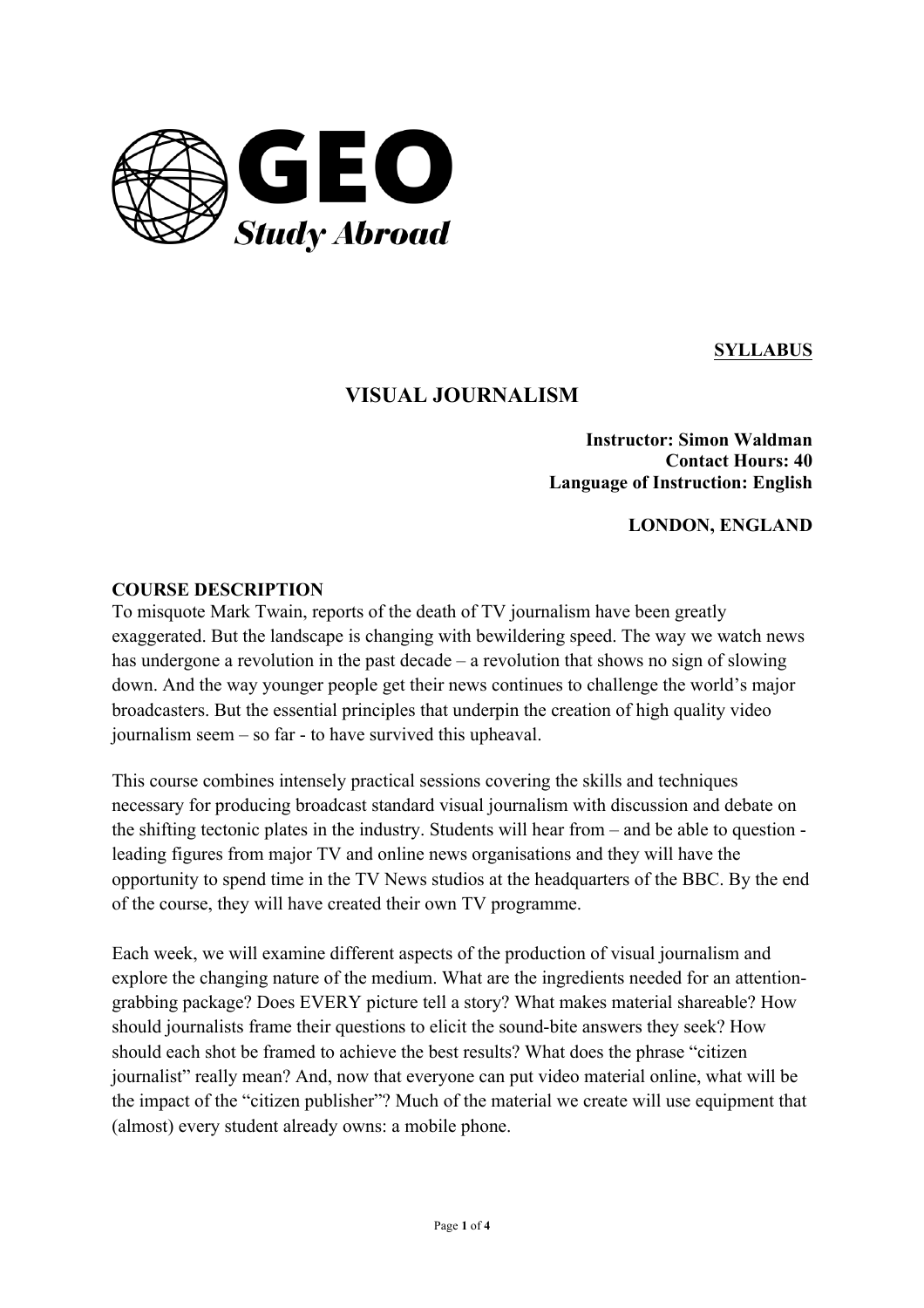# **COURSE OBJECTIVES**

The key objectives of the course:

- To familiarise students with the core skills and competencies involved in visual journalism
- To explore recent technical and stylistic developments in the production and delivery of visual journalism
- To explain the principles underpinning video news production
- To give students an insight into the rapid changes in the area both in the UK and worldwide

## **LEARNING OUTCOMES**

On completion of the course, students will be able to demonstrate:

- An understanding of what makes attractive, compelling video
- An awareness of the differing styles and methods employed by traditional broadcasters and digital providers – and how they might converge more in future
- A basic ability to use their own mobile phone to create arresting visual material
- An elementary grasp of how to build an engaging programme running order
- An appetite for further investigation and experience

# **INSTRUCTIONAL METHODOLOGY**

The course will be taught through a combination of class work, practical and written exercises (both analytical and journalistic), guest speakers, and field visits to newsrooms and news organizations.

## **ESSENTIAL READING**

- Christian Parkinson, *Camera Confidential: How to Succeed as a Video Journalist* (2014)
- Ivo Burum and Stephen Quinn, *MOJO: The Mobile Journalism Handbook: How to make Broadcast Videos with an iPhone or iPad* (2015)
- Reuters Institute: What is happening to Television News (2016) http://www.digitalnewsreport.org/publications/2016/what-is-happening-to-televisionnews/
- Pew Research Centre: News use across social media (2106) http://www.journalism.org/2016/05/26/news-use-across-social-media-platforms-2016/pj\_2016-05-26\_social-media-and-news\_0-01/

In addition, topical articles and features will be specified prior to the commencement of the course, and links relating to current news stories featuring in class discussions will be circulated during the course.

Students should consume a wide range of news media: broadcast, print, online. These should include the weekly magazine The Economist, the news websites of the BBC, the Guardian, plus Huffington Post, BuzzFeed , Vice and AJ+ (on YouTube or app).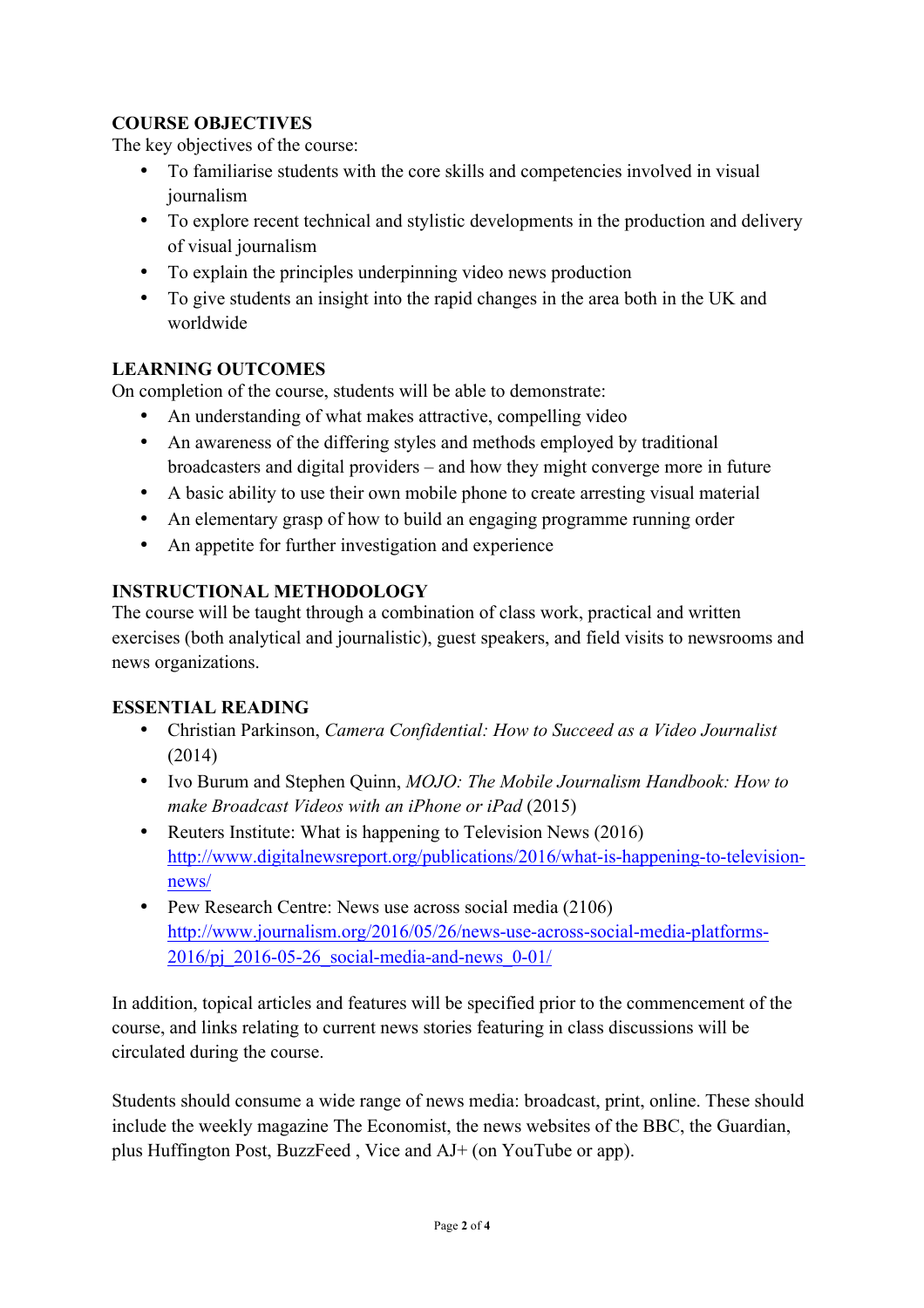# **METHOD OF EVALUATION (GRADING)**

Two pieces of written work and two multimedia visual journalism projects will be required from students during this course, as outlined below. These exercises will attract respectively 15%, 20%, 20% and 30% of available marks. The remaining 15% will be awarded for participation in class and attendance.

#### Academic Integrity:

It is expected that any written work submitted for this course is entirely the student's own work. If you have relied on any source material, you will need to identify those. Failure to acknowledge a source could leave you open to the charge of plagiarism and, at the least, result in failure to secure a passing grade for this course.

#### Attendance:

Every class (whether on site or a field trip) must be attended. Any absence other than for sickness will affect your grade. Sickness must be notified in advance in person (by phone, note or email) either to Amanda or Mary, with a copy to the course tutor. See attendance policy for details.

### **COURSE OUTLINE**

Each week, there will be a guiding theme to the course about an aspect of visual journalism – and as much as possible, visits and guest speakers will be scheduled to fit this timetable. There will be a guest speaker and visit every week. Students will be required to submit a piece of written or visual work each week.

#### **Week One**

- Introduction to visual journalism
- Key elements of a video news package
- Writing to pictures (1)
- Day in the life of the roving correspondent/news anchor
- First mobile exercise

Speaker: Top reporter/presenter: [Simon McCoy/Maxine Mawhinney/Christian Fraser] Visit: BBC News or Sky News

Written work: A comparison (750 words) of 3 different visual treatments of one news story Required reading: Chapters TBC, *MOJO: The Mobile Journalism Handbook*

#### **Week Two**

- Pace of change in the industry
- Proliferation of providers and platforms
- Citizen journalist and citizen publisher
- History of photojournalism
- Second mobile exercise

Speakers: Academic/thinker/writer [Richard Sambrook/Peter Barron]

Visit: Photographers' Gallery for workshop on the development of photojournalism